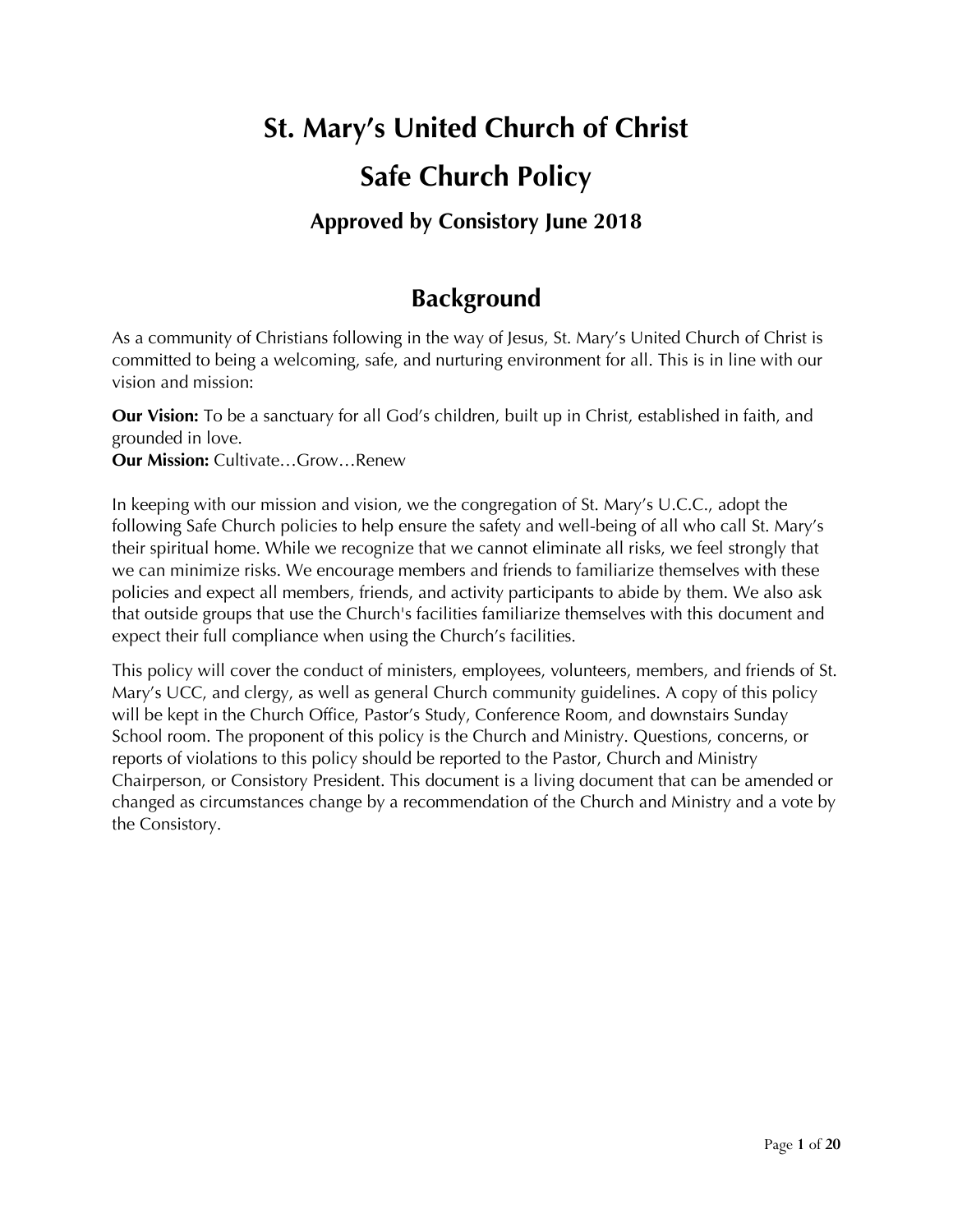### **Table of Contents**

#### **Section 1: Building and Property Safety**

Inclement Weather Policy Non-Smoking Policy Firearms Policy First Aid Fire Safety Emergency Situations Guidelines **Section 2: Children and Youth Ministry Safety** Requirements for Work with Children and Youth Nursery Policy **Section 3: Child Abuse Reporting Guidelines Section 4: Elder Abuse Section 5: Internet Safety**  Social Media Guidelines Social Media Code of Conduct **Section 6: Clergy Misconduct Section 7: General Expectations for Ministry Section 8: Sexual Exploitation or Harassment Reporting Guidelines** Policy Prohibiting Abuse, Exploitation, and Harassment Ministerial Conduct Requirements to Engage in Ministry Procedures for Addressing Complaints of Sexual Harassment or Exploitation Procedures for Addressing Clergy Misconduct **Section 9: Definitions Section 10: Forms and Other Documents**  Volunteer Application Form Employment Application Form (Used for Volunteers Working with Youth & Children as well) Accident/Incident Report Form Building Use Agreement Form Fire Extinguisher/First Aid Kit Location Map **Section 11: Contact and Ministry Information**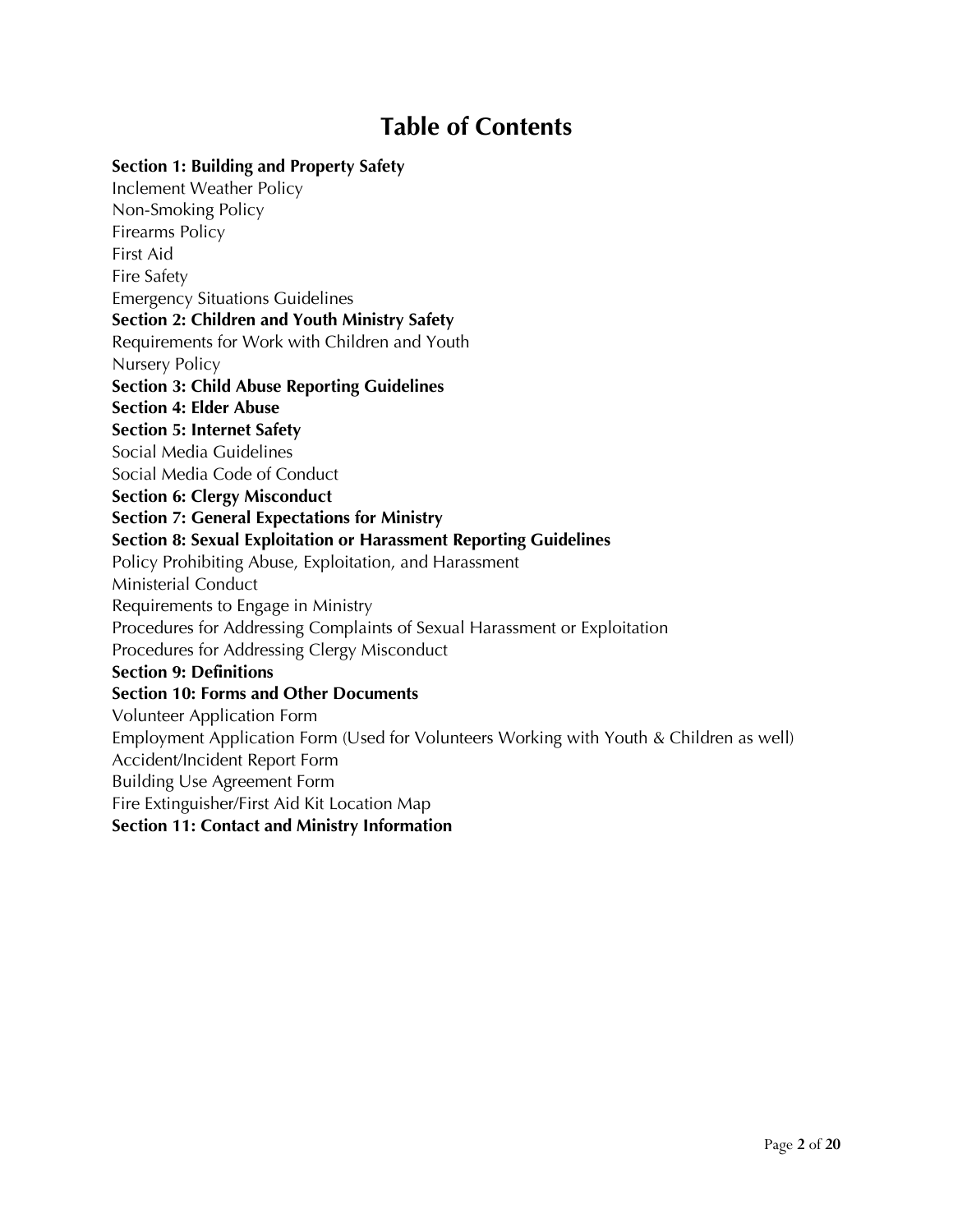### **Section 1: Building and Property Safety**

#### **Inclement Weather Policy**

St. Mary's recognizes that weather is a significant factor in personal safety. In the event of inclement weather, St. Mary's follows the Carroll County Public Schools (CCPS) closing/delay/early dismissal system during school weeks. For instance, if Carroll County Public Schools are closed, St. Mary's will be closed and all church-related and community events held at the Church are canceled. The same policy is in effect for early dismissals. If CCPS are in an early dismissal, all evening activities at St. Mary's will be canceled. CCPS inclement weather decisions can be found in the following locations:

- https://www.carrollk12.org/
- Carroll County Times

For weekend activities and times when CCPS is not in session, decisions will be made on a caseby-case basis depending on the ability of property crews to clear the parking lot of snow/ice. Group and event leaders using the building on weekends when inclement weather is forecast or has arrived, are required to contact the event coordinator, property committee chair, or pastor to determine the suitability and safety to hold events at St. Mary's. St. Mary's reserves the right to cancel and postpone any meeting or event occurring at the Church.

St. Mary's will make every effort to hold worship on Sunday mornings. St. Mary's cannot guarantee that all parking lots, walking surfaces, and side-walks will be clear and free of snow and ice in all situations. Parishioners are encouraged to use their own judgement when deciding whether to travel to and from Church. In the event that the weather prohibits holding worship, the Church will communicate this decision in the following ways:

- A recording posted on the Church answering machine. Dial (410) 346-7977.
- Messages on the Church's website and Facebook account.

#### *Finally, the best way to think of our guideline is this: if you don't feel safe, don't feel obligated to make the trip!*

#### **Smoking**

Smoking is prohibited inside of the Church building and within 25 feet of building entrances and the play-ground.

#### **Firearms Policy**

St. Mary's recognizes that hunting and shooting are an important tradition for many individuals and families in our community. St. Mary's also recognizes that the rise in mass shootings has left many people unsettled. However, we feel that part of creating an environment of sanctuary for all means leaving firearms at home. St. Mary's prohibits the carrying of firearms on St. Mary's U.C.C. premises regardless if individuals have the proper legal authority and permits to "carry and conceal" in accordance with Maryland State law.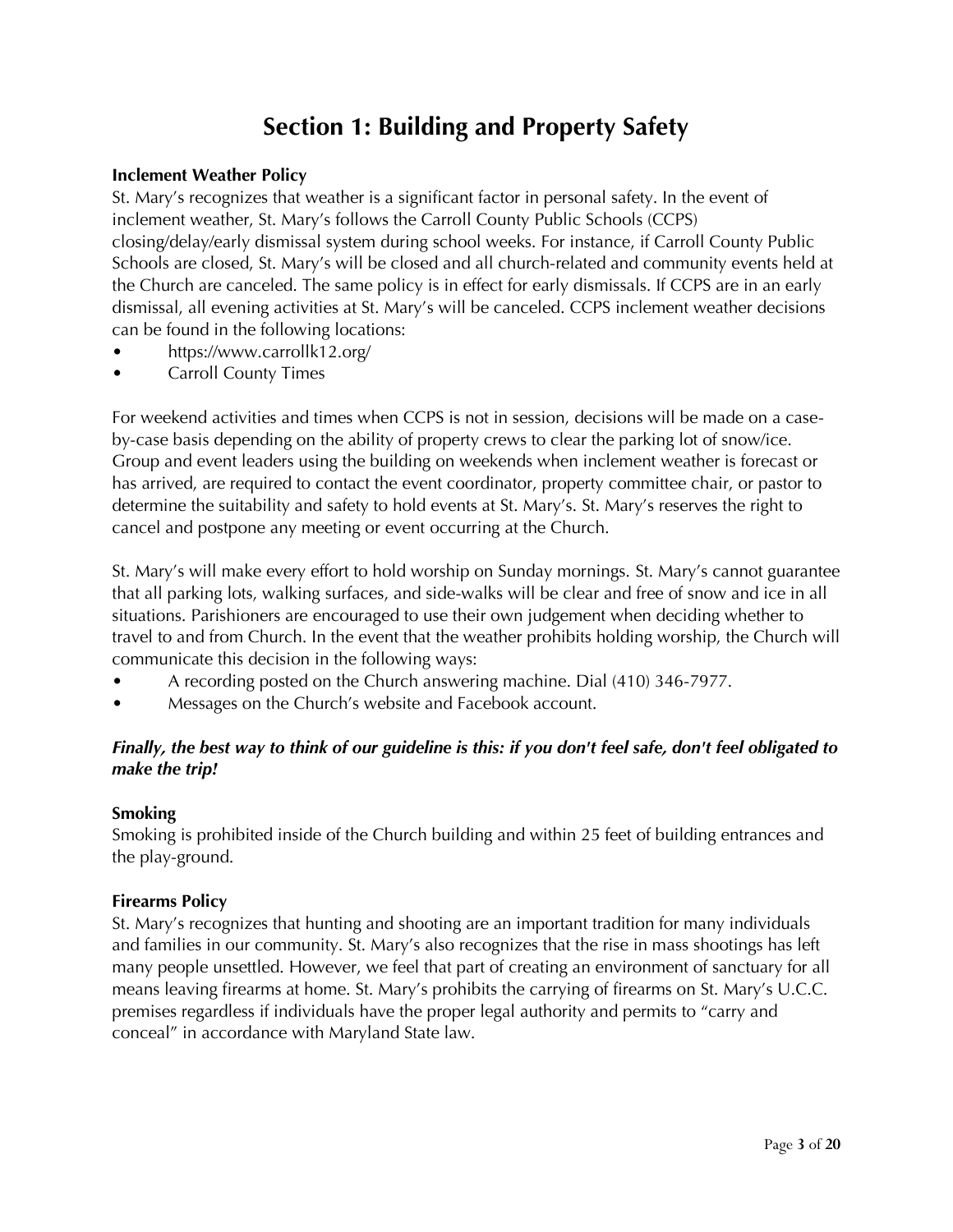#### **First Aid**

St. Mary's UCC maintains a basic first aid kit in the Sacristy. St. Mary's also maintains an AED defibrillator located in the main hallway next to the upstairs conference room and across from the Sacristy. Please inform the Church Office as soon as possible if materials from the First Aid kit are utilized or the AED Machine is used.

In the event of an accident or emergency occurs at St. Mary's UCC, event or activity leaders are required to complete the 'Accident/Incident Response Form' located at the end of this policy. Forms are submitted to the Pastor or Chairperson of the Church & Ministry committee.

First aid class/CPR trainings are held periodically. Church and community members are encouraged to become CPR certified and First Aid trained.

#### **Fire Safety**

The local fire department is the Pleasant Valley Fire Department, located approximately 5 miles from the church. In the event of a fire, smoke, or other hazardous situation, please call 911. Please be aware of all exits and entrances, and locate the nearest exit to you when in the building. A fire alert system is located in the upstairs hallway for immediate needs. Further, several fire extinguishers are located throughout the building. A map indicating the location of each fire extinguisher is included at the end of this policy.

#### **Emergency Situations**

*In the event of an emergency call '911' immediately!*

#### **Contact Information**

St. Mary's recognizes that emergencies are by nature unexpected. Therefore, we feel the best posture is to be proactive. Emergency contact placards are located throughout the church and include phone numbers for the Sheriff's Office, Fire Department, and Poison Control, among others. Individuals and groups using the church are encouraged to familiarize themselves with these numbers. Additionally, four landline phones are located throughout the church for use:

- Church Office.
- Pastor's Office.
- Sacristy (small room adjacent to the sanctuary and vestry and across from the Conference Room)
- Kitchen.

To dial out, press '1' and dial the phone number you are trying to call. St. Mary's UCC phone number is (410) 346-7977. St. Mary's UCC is located at 1441 East Mayberry Road, Westminster, MD 21158.

#### **Suspicious Activity**

Report any suspicious activity to local authorities immediately.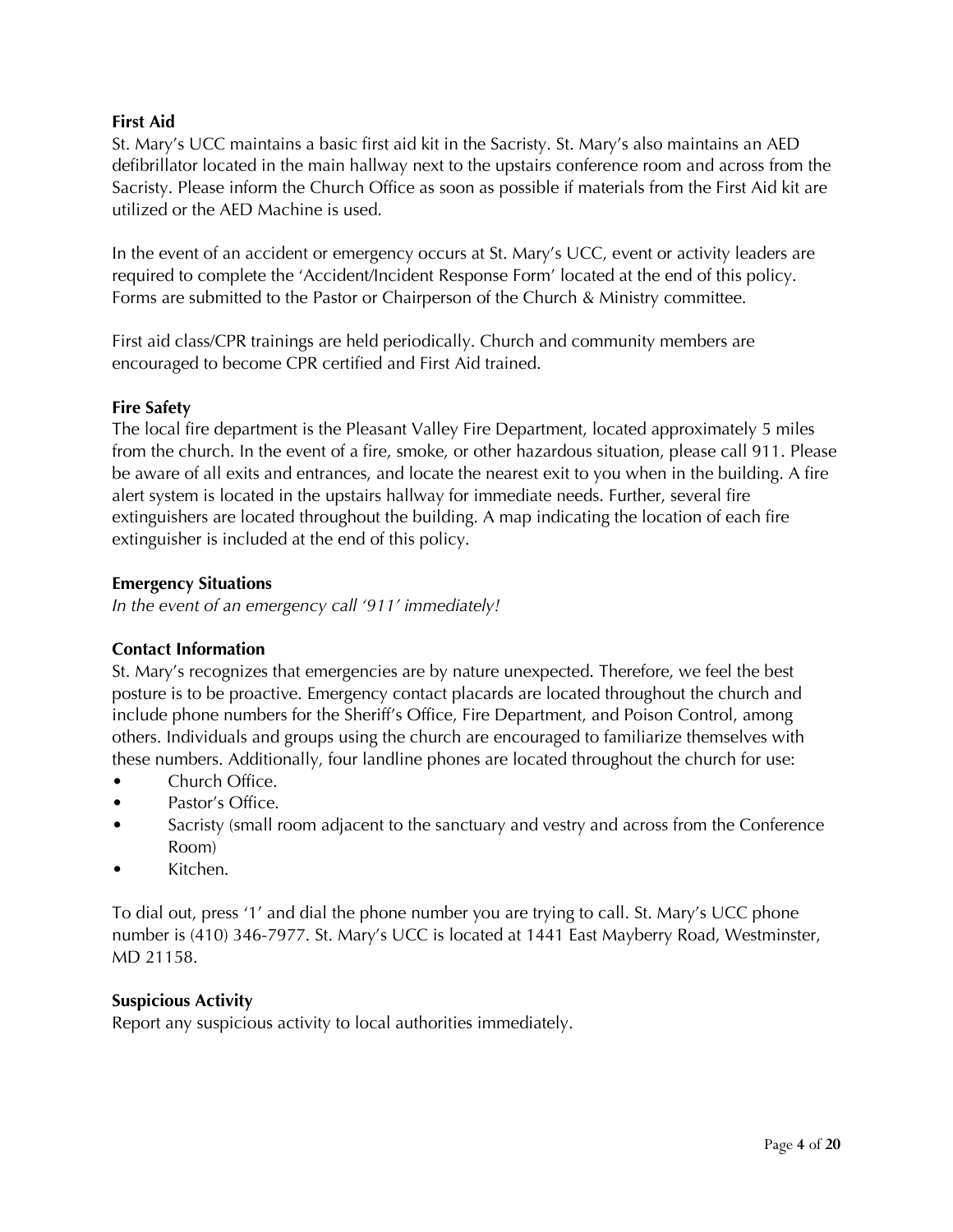### **Section 2: Children and Youth Ministry Safety**

#### **Requirements for Ministry with Children and Youth**

St. Mary's United Church of Christ is committed to providing a safe and healthy environment in which young people can learn about and experience God's love.

In order to fulfill this commitment, we have established the following guidelines in addition to the general requirements for ministry to the church.

- We expect that those who volunteer to work with minors will have been members of St. Mary's United Church of Christ for at least six months or, if not members, regularly and frequently associated with St. Mary's United Church of Christ for at least a year.
- All volunteers who regularly work with children and youth will complete and submit a disclosure document in a form substantially similar to the form found at the end of this policy.
- Before beginning their duties, all prospective employees and volunteers will undergo an appropriate level of background check, including but not necessarily limited to inquiries of references and a criminal history verification by a third party vendor. Currently this is being done by Protect My Ministry and services provided by the Central Atlantic Conference.
- All volunteers and employees who regularly work with children and youth will receive orientation regarding safe church policy and procedures.
- It is the policy of this church to provide adequate supervision and safeguards for youth activities. In situations where participants are not readily visible to each other, there will be no fewer than two un-related adults present with children or youth. Youth over the age of 12 may assist an unrelated adult in supervising children and youth activities; however, such assistance does not alter the requirement that at least two unrelated adults be present. If circumstances dictate that a child must be alone with a teacher, the teacher should contact a parent or guardian and wait with the child in a public space on church grounds.
- Parents and/or guardians will fill out a basic registration form and provide contact information in case of an emergency. Written consent of one parent or guardian of a minor will be required for all activities off the church property and any overnight activities.

#### **St. Mary's United Church of Christ Nursery Policy**

It is our desire to provide children with the very best of care while in the Nursery. Our goal is that your child's first experiences of the church be positive ones. Therefore, we ask your cooperation in observing a few regulations for the welfare of all concerned.

- Nursery care is available for children ages 3 months-Kindergarten.
- Children are not permitted in the Nursery unsupervised.
- Parents will sign children in and out of the Nursery using the sign-in/sign-out sheet. Children are released only to the adult who signed them in unless previously specified, in writing, on the sign-in/sign-out sheet.
- The Nursery is staffed by two unrelated adults. The paid Nursery Attendant is responsible for supervising the volunteer. Both will abide by Safe Church guidelines established by St. Mary's, e.g. background checked, training, etc.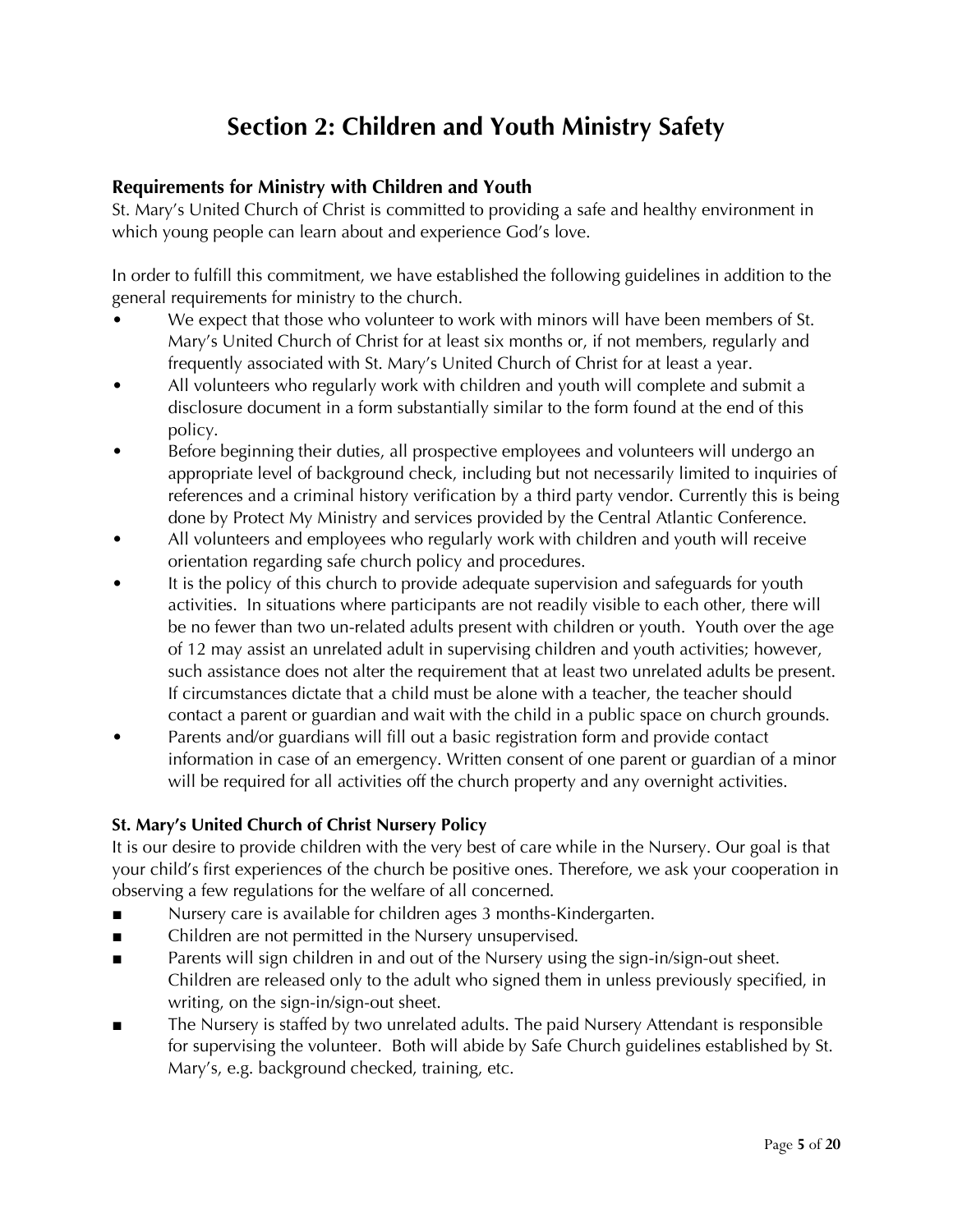- The Nursery Attendants will bring all children into the sanctuary for Children's Time and return to the Nursery at its conclusion.
- From time to time St. Mary's holds special worship services (Christmas Eve/8a.m. Easter service/Vespers/Weddings/Funerals, Summer Break, etc). During these services, the Nursery is not staffed, but is open for parents to use for Nursery-aged children (3 months-Kindergarten). Parents are responsible for supervising and remaining with their children.
- No food, gum, or drink allowed in the Nursery with the exception of bottles for infants. (The Nursery Attendants are not responsible for feeding infants; however, parents are invited to feed infants in the Nursery if they choose.)
- In the event that children are injured while in the Nursery, one of the Nursery staff will immediately notify the child's parents and complete an accident/incident report.
- Children will remain inside the church while in Nursery.
- Parents/guardians must remain on St. Mary's premises at all times while a child is in the Nursery.
- If your child has any symptoms of illness (cold cough, runny nose, fever), please do not bring him/her to the Nursery. If your child becomes sick while in the Nursery, one of the attendants will call you and asked you to pick him/her up. Your consideration for others will mean less ill-ness for all of the children.

### **Section 3: Child Abuse Reporting/Mandated Reporters**

Apart from any legal requirements, St. Mary's United Church of Christ through its ministers and leaders will make a report to appropriate authorities, including but not limited to Maryland Department of Child Protective Services, if at any time the church has reasonable cause to believe that a minor may be an abused or neglected child. Any Minister of the church who becomes aware of facts or circumstances that child abuse or neglect has occurred or that there exists a substantial risk that child abuse or neglect may occur in the reasonably foreseeable future shall immediately report the matter to the Pastor or Consistory President so that the church may take appropriate action in a timely manner. In the State of Maryland, Health Practitioners, Teachers, Police Officers, Clergy, and Human Service Workers, among others, are considered Mandated Reporters. The Maryland Child Abuse Hotline (Carroll County) currently is: 410-386-3434. To learn more about the Mandated Reporting process, please visit http://dhr.maryland.gov/childprotective-services/reporting-suspected-child-abuse-or-neglect/mandated-reporters/

### **Section 4: Elder Abuse**

As a multi-generational community of faith, St. Mary's is committed to the well-being of all people. We recognize that the most vulnerable members of our community are children and elderly adults. We also recognize that we have a responsibility to care those whom Scripture refers to as the "least among us". The following resources concerning the exploitation of elders are provided from the State of Maryland.

#### **What is elder abuse?** *(From MD Department of Aging)*

• Physical Abuse - Is the use of force causing harm or pain to an individual, which includes but not limited to) hitting, kicking, pinching, slapping, shoving, shaking, and burning.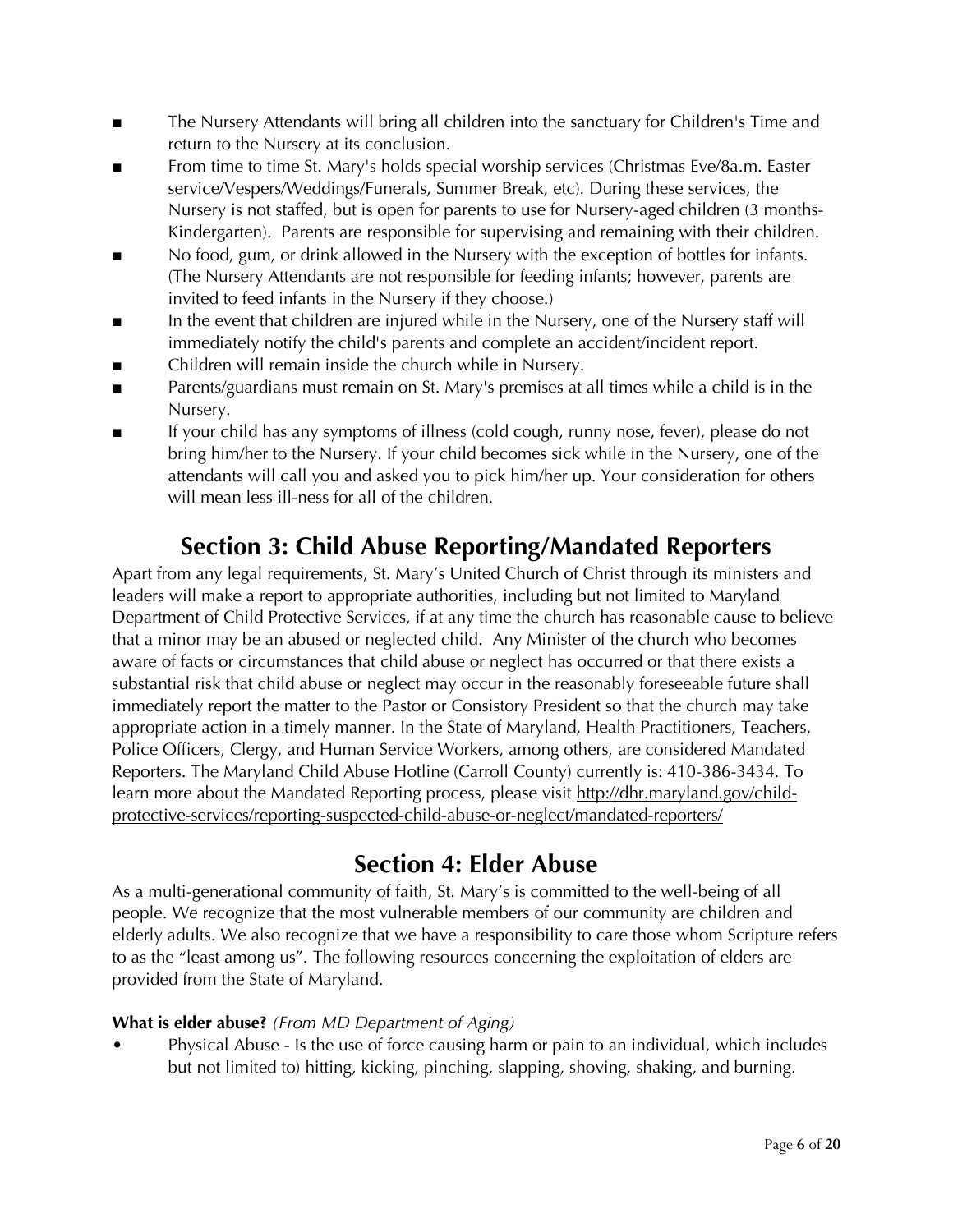Other forms of physical abuse involve the inappropriate use of medication or physical restraints.

- Financial Abuse/Exploitation Involves wrongfully taking or using an older adult's funds or property through theft, s cams, fraud, or predatory lending.
- Psychological Abuse Causing emotional pain through verbal assaults, threats, or harassment. Perpetrators intimidate, humiliate, or attempt to isolate their victims.
- Sexual Abuse Is non-consensual sexual contact of any kind including, contact with an individual unable to consent to such contact - for instance, if they suffer from dementia and are unable to understand.
- Neglect Is an individual failing to meet the needs of an older adult who is under their care. This includes not providing essential things a person needs, such as food, water, shelter, clothing, or personal hygiene.
- Self-Neglect Involves failure of a person to meet vital self-care needs, putting them at risk of harm for their safety and/or health.

We encourage Church members to talk with the Pastor or Church leadership if they are concerned about an elderly person being subject to abuse. The Church can function as a resource to connect with the appropriate community resources. Below are resources provided by the Maryland Department of Aging:

#### *To report suspected elder abuse or to get help…*

*In the community*

- Call 1-800-332-6347 or,
- Contact the Local Adult Protective Services

*In Nursing Homes or Assisted Living Facilities*

- Contact the Local Long Term Care Ombudsman for Carroll County: 410-386-3800
- Contact the DHMH Office of Health Care Quality

*For more information, please visit [http://aging.maryland.gov.](http://aging.maryland.gov/)* 

### **Section 5: Internet Safety**

St. Mary's recognizes that the internet and digital communications play an important part of our lives, and especially the lives of our younger members. We feel that platforms such as email, our website, Facebook, and Instagram offer important means of connecting and communicating. However, we also recognize that these platforms can be used in inappropriate ways. Therefore, we commit to abiding by the Social Networking Code of Conduct and policies found below to ensure our digital communications reflect our faith and values as Christians.

#### **Social Networking Code of Conduct –**

Each Minister who leads using the resources of social media shall apply this Social Networking Code of Conduct to all participants:

- Prohibit comments that are, or could be construed by any observer, to be harsh, coercive, threatening, intimidating, shaming, derogatory, demeaning, or humiliating.
- Prohibit sexually oriented conversations or discussions about sexual activities.
- Prohibit private messages between employees and volunteers and children.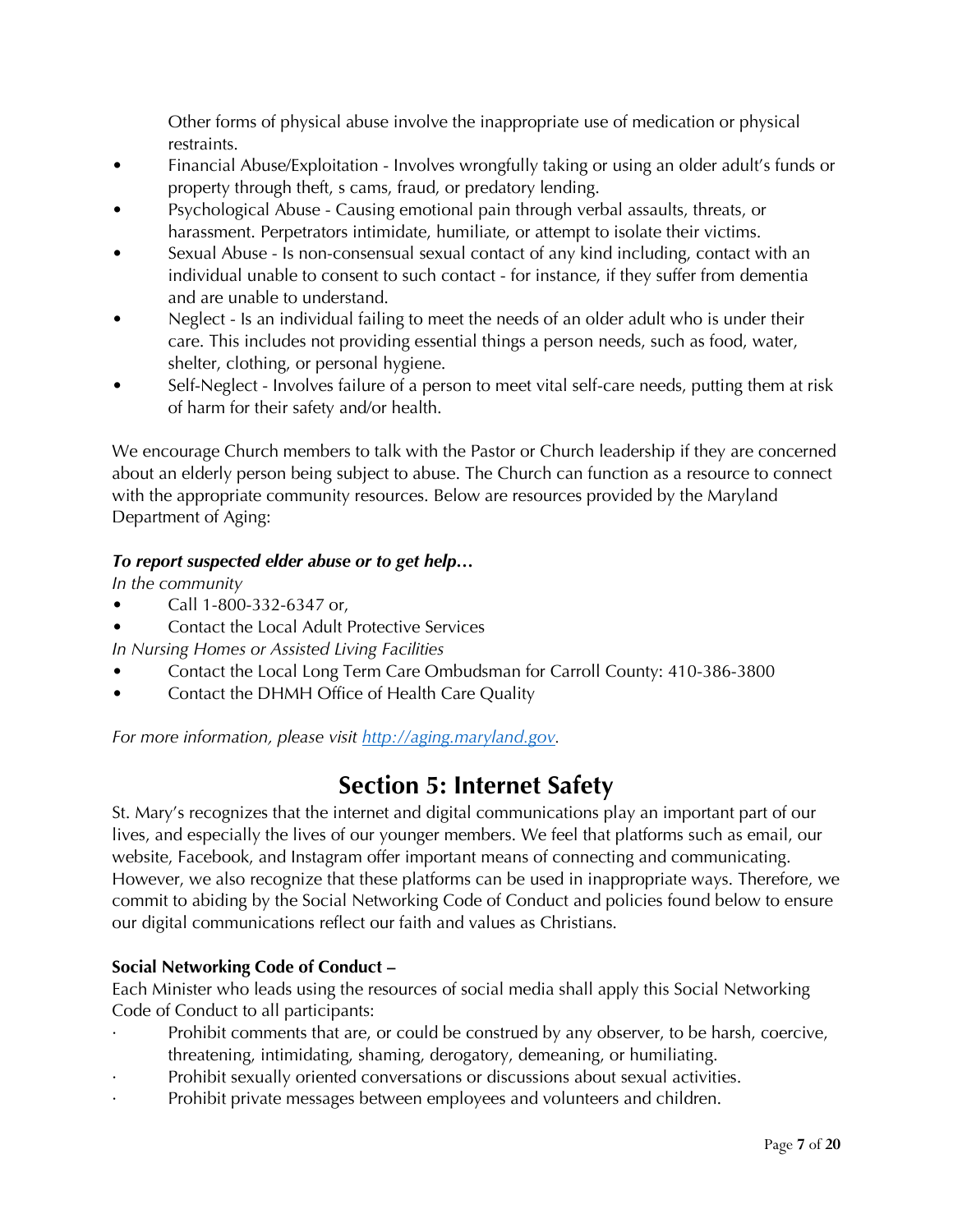- · Prohibit posting inappropriate pictures (for example, sexually suggestive, exploitive or voyeuristic) or inappropriate comments on pictures.
- Provide children and their parents with this Social Networking Code of Conduct.
- Encourage parents to play a role in monitoring their children's interactions with employees and volunteers.
- Continuously remind children how to interact appropriately through social networking sites.
- Deny participation by individuals who repeatedly violate the Code of Conduct.

#### **General Social Media Policy**

No Minister, employee, volunteer or member of St. Mary's UCC shall create or use a media site (web, Facebook, YouTube, or similar) in the name of or purporting to represent the church without the permission of the Consistory. When clergy or staff, acting in their capacity as a representative of the church, lead or coordinate a group activity using social media, each may use only official church sites/channels when they have been made available by the church. These may include web pages, Face-book, e-mail and similar means.

Any e-mail communications with children must include the child's parents or guardians. Email communications shall be limited to logistical matters, e.g., meeting dates, times and places.

#### **Social Media Communications – Official Church Sites**

In order to extend the life of the congregation, enhance communication and develop participation of young people in the life of the church and its ministry, St. Mary's UCC will authorize certain Ministers to manage the church's official website and organization Facebook page, and other social media plat-forms.

Ministers who shall create public pages on behalf of church programs are responsible to monitor communications and to assure that employees and volunteers do not have private (and possibly inappropriate) conversations with children.

When using Facebook to communicate with children in a group, the authorized Minister shall inform parents/guardians of each child that the latter is communicating with the Minister via Facebook, providing the parent/guardian the opportunity to disapprove or to participate in a Group.

The website and Facebook administrator(s) will refrain from listing the names of children or adults on such platforms. Photos [without names attached] may be posted on social media platforms with the writ-ten permission of parents and will be promptly taken down if requested. Furthermore, the administrators retain the right to remove any and all content deemed inappropriate.

If a child reveals abuse or inappropriate interactions with an adult, the Minister must report this information in the manner of any "suspected abuse".

*Violations to the Internet Safety/Social Media Code of Conduct Policy should be reported to the Pastor, Chairperson of the Church and Ministry, or Consistory President*.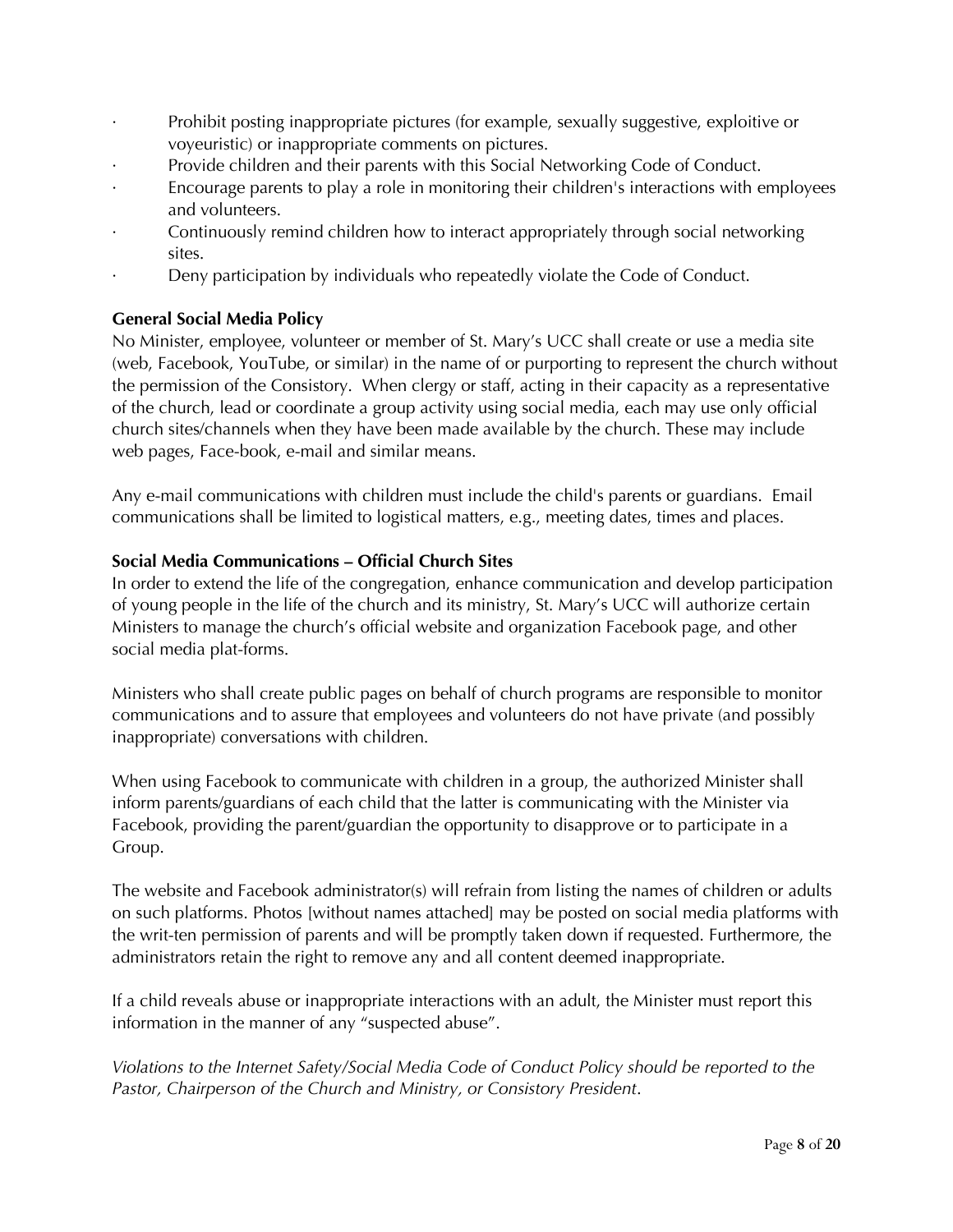## **Section 6: Clergy Misconduct Reporting Guidelines**

Apart from any disposition of the matter by the church, all allegations of behavior which call into question the fitness for ministry of any Authorized Minister will promptly be forwarded to the Church & Ministry Committee of the Catoctin Association of the United Church of Christ.

The Catoctin Association may be contacted at: 410-788-4190 *(Central Atlantic Conference Office).*

## **Section 7: General Expectations for Ministry**

#### **Conduct of Ministers**

As a Church in the Protestant tradition, we hold to the priesthood of all believers. For the purposes of this policy, all Authorized Ministers [licensed and ordained clergy], employees, elected and appointed lay leaders, and authorized volunteers are Ministers to the congregation.

It is important that every Minister to the church be adequately prepared and educated for the ministry in which they serve others, and to understand the ways in which their use or misuse of authority may impact others.

It is the policy of St. Mary's United Church of Christ to encourage its Ministers to nurture safety within Ministerial Relationships by being attentive to self-care, education, maintaining appropriate boundaries, and the importance of referring those in need to supportive and helpful resources.

Sexual Exploitation or Sexual Harassment of parishioners or others by anyone engaged in ministry on behalf of St. Mary's United Church of Christ is unethical behavior and will not be tolerated within this congregation.

#### **General Requirements for Starting and Continuing Ministry**

- Before beginning their duties, all paid employees will submit a disclosure form similar to the one found at the bottom of this policy.
- Before beginning their duties, all employees will be interviewed to assess the suitability of their character and qualifications for the position they seek.
- The church will conduct background checks using a third party vendor such as Protect My Ministry for all ministers working with or around children. These background checks will be conducted at least every three years for ongoing ministers.
- Authorized Minsters [licensed and ordained clergy] of the church will attend all boundary workshops required by the Catoctin Association, or will attend at least one workshop on this topic every three years, whichever is more frequent.

#### **St. Mary's Core Values**

#### *We feel ...*

- Everyone and everything are creations of God and all have value.
- Although created in the image of God, all persons fall short of the glory of God and are saved only through God's grace.
- All persons are offered forgiveness of sins and fullness of life through Jesus Christ.
- We are empowered and sustained through God's presence as the Holy Spirit.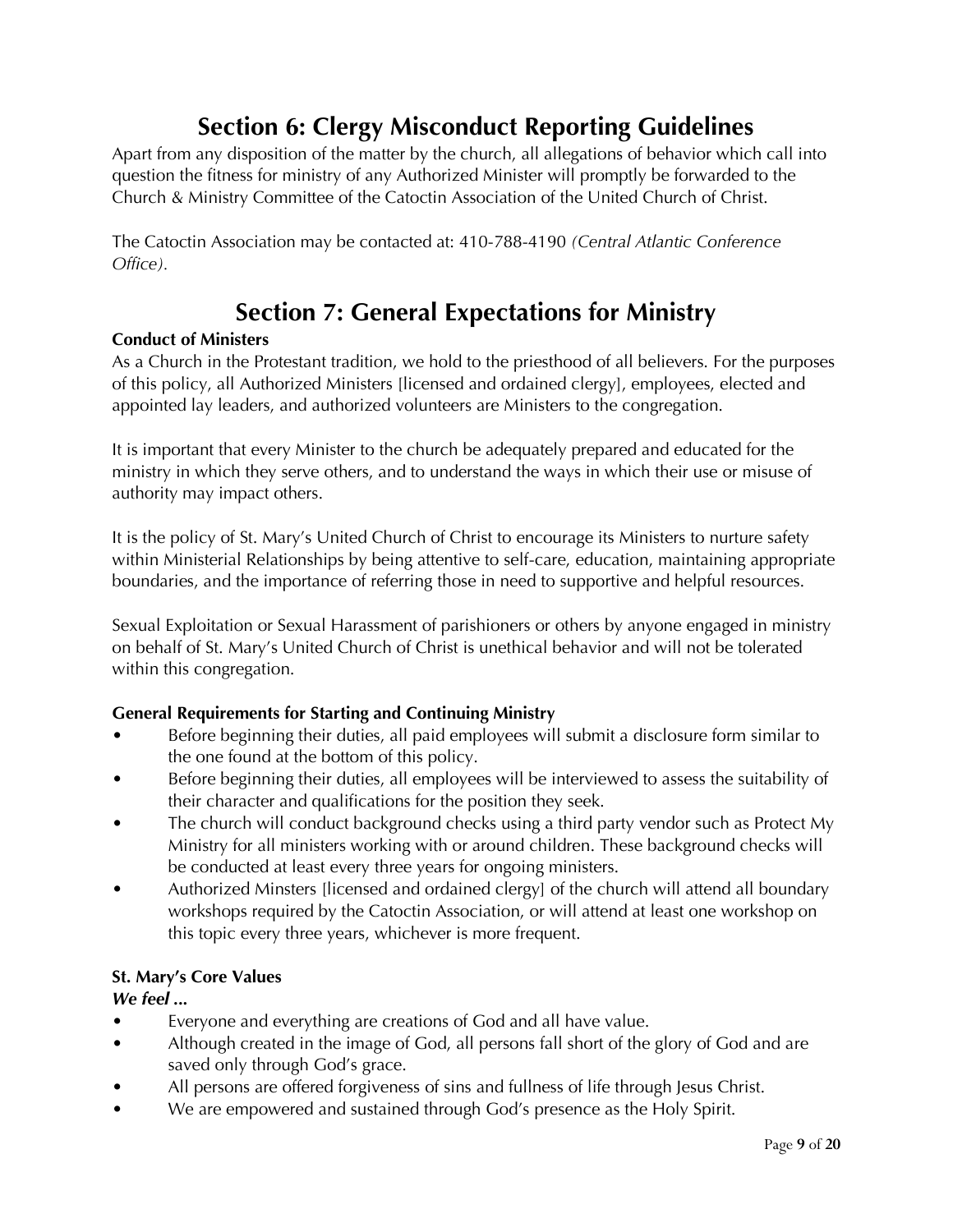- Worship and prayer take many paths and directions.
- We are called as followers of Jesus Christ to grow and learn on our spiritual journey.
- The Bible is the inspired word of God to be used for guidance and direction.
- Faith, hope and love are core Christian values.
- The Gospel is relevant in the contemporary world.
- Each generation must appropriate the Gospel as its own.
- We are called as Christian disciples to be ministers of the Gospel.
- Members have a responsibility to actively participate in the life of the church.
- The Church has a responsibility to actively participate in local and worldwide communities.
- We are called to respect the rights of others who have differing beliefs and practices.

### **Section 8: Sexual Exploitation or Harassment Reporting and Resolution Guidelines**

#### **Policy Prohibiting Abuse, Exploitation and Harassment**

As a community of Christian faith, St. Mary's United Church of Christ is committed to creating and maintaining programs, facilities, and a community in which members, friends, staff and volunteers can worship, learn and work together in an atmosphere free from all forms of discrimination, harassment, exploitation or intimidation. This is in keeping with our vision statement to be a sanctuary for all of God's children – a place of safe refuge and wellbeing. All persons associated with St. Mary's United Church of Christ should be aware that the Church is strongly opposed to Sexual Exploitation and Sexual Harassment and that such behavior is prohibited by church policy. It is the intention of the church to take action in an attempt to prevent and correct behavior that is contrary to this policy and, if necessary, to discipline those persons who violate this policy.

#### **Procedures for Handling Complaints of Sexual Exploitation or Harassment**

I. Generally

A. A subcommittee of the Church and Ministry Committee with no less than two members, one male and one female, will be established each year in preparation for the possibility of hearing complaints under this policy. The subcommittee, hereinafter referred to as "The Response Team," will be familiar with the terms of this policy, as well as the established procedures of the church for dealing with a complaint.

- B. Several approaches may be taken in addressing incidents of alleged sexual exploitation or harassment:
	- 1. The complainant can attempt to resolve the matter directly with the respondent, the individual accused of sexual exploitation or harassment.
	- 2. The complainant can report the incident to a called minister, in an effort to resolve the matter informally.
	- 3. If an informal resolution of the complaint does not seem wise, appropriate, possible, or does not succeed, the complainant may request that the Response Team institute formal proceedings which shall include the following steps:
	- The Response Team shall advise the Senior Minister and Consistory President of the receipt of all complaints and shall keep them apprised of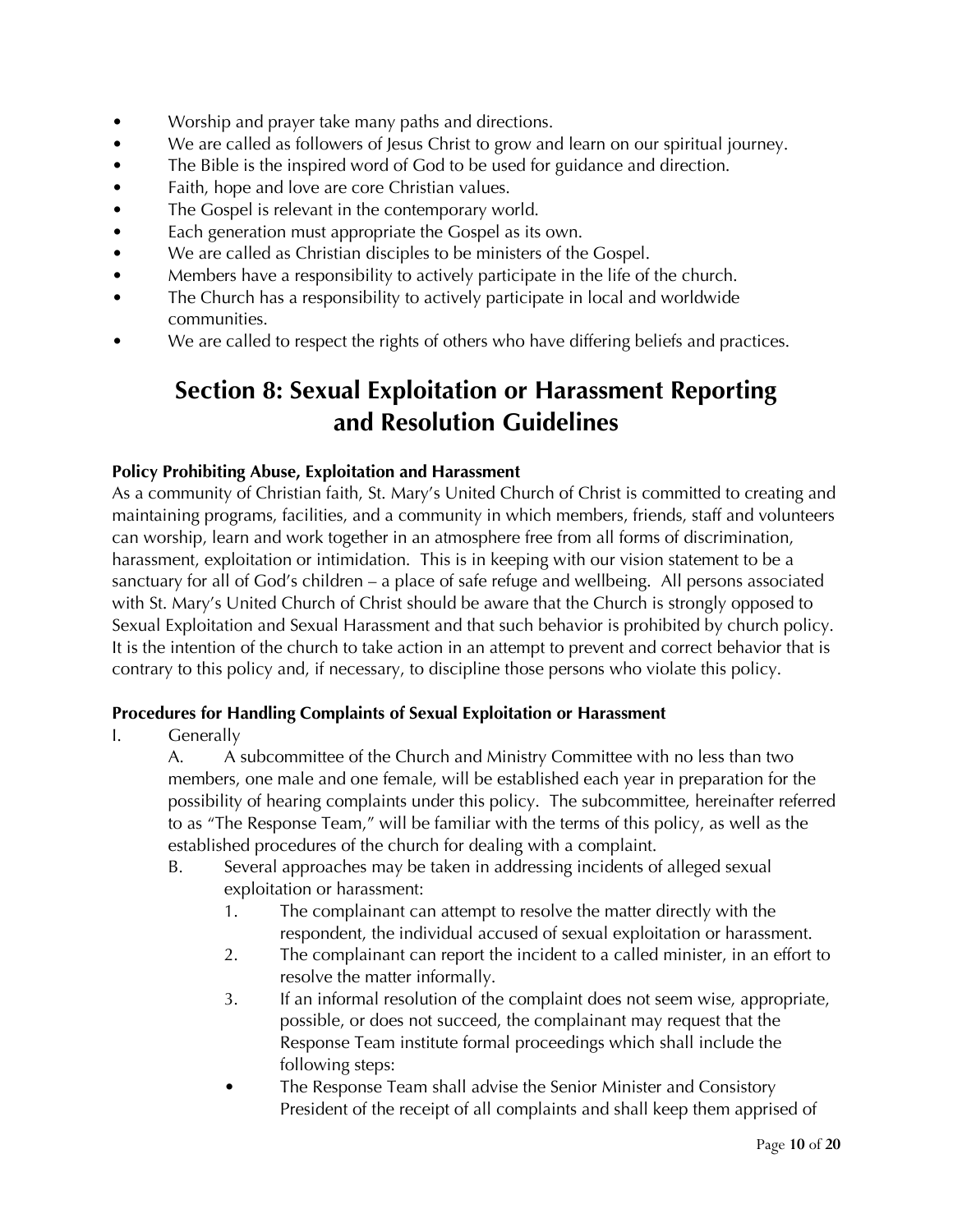ongoing steps and actions taken. If either the Senior Minister or Moderator is the subject of the complaint, this notice requirement shall not apply as to that person.

- The Response Team may seek the advice of legal counsel or others [to include, but not limited to, Central Atlantic Conference and Catoctin Association] to advise it in performing its functions. Furthermore, the Response Team or Church leadership, will report allegations of criminal misconduct or suspicions of child abuse to the proper authorities.
- The Response Team shall gather statements or other information from the individuals involved in the alleged exploitation or harassment and from others who may have pertinent information, such as qualified professional consultants, and present such information to the Church and Ministry Committee or an appropriate subcommittee thereof.
	- The Church and Ministry Committee, or an appropriate subcommittee thereof, shall make determinations and take actions appropriate to resolve the matter. These may include:
		- a. finding that sexual exploitation or harassment has occurred, and that the appropriate body of the church is called upon to take action accordingly; such action may include one or more of the following:
			- (i) a formal reprimand, with defined expectations for changed behavior;
			- (ii) recommending or requiring psychological or psychiatric assessment, counseling and/or treatment;
			- (iii) probationary standing, with the terms of the probation clearly defined;
			- (iv) dismissal from employment or authorized volunteer position by, affiliation with, or membership in, the church.
		- b. finding that sexual exploitation or harassment did not occur.
- C. A written summary of the Church and Ministry Committee proceedings in such cases will be maintained in a confidential, locked filing cabinet.
- D. The person(s) toward whom the inappropriate behavior is directed need not be the complainant. Moreover, neither consent nor acquiescence will excuse or exonerate inappropriate behavior. At any time the church may initiate or proceed with the formal complaint process.
- E. In determining whether alleged conduct constitutes sexual harassment or exploitation, consideration shall be given to the record of the alleged incident(s) as a whole and to the totality of the circumstances, including the context in which the alleged incident(s) occurred.
- F. Any person bringing a sexual harassment or exploitation complaint or assisting in investigating such a complaint will not be adversely affected in terms and conditions of employment or church membership or affiliation, or otherwise discriminated against or discharged.
- G. If the complainant or respondent is not satisfied with the disposition of the matter by the Church and Ministry Committee, he or she has the right to appeal to the President, or to the Vice President if the President is the subject of the complaint,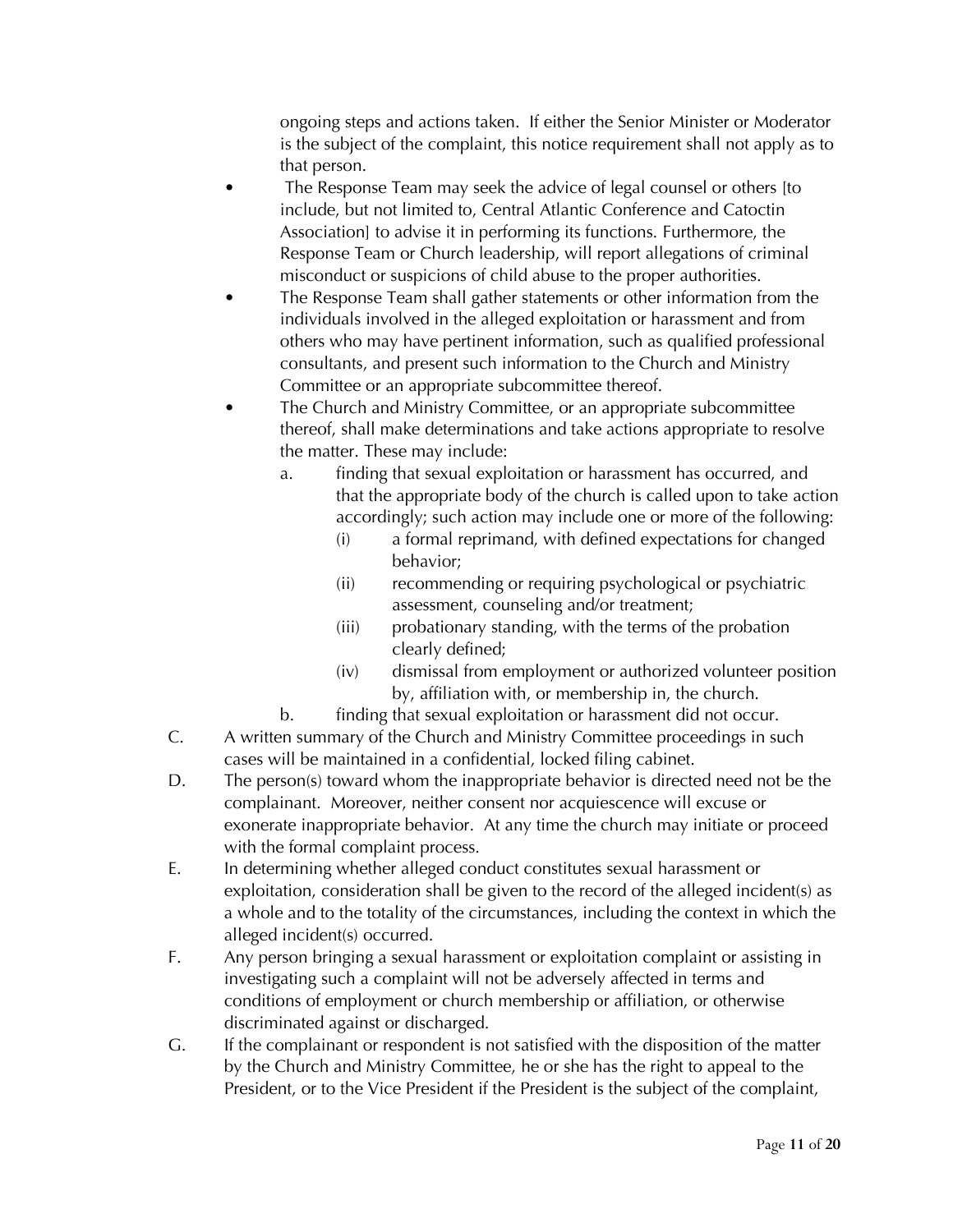who shall refer the matter to the Consistory. The subject of any such appeal to the Consistory shall be limited solely to whether the procedures of this policy were followed. The matter will not be reconsidered on the merits and the decision of the Consistory will be the final resolution of the matter. If the Consistory determines that the procedures of this policy were not followed, it will refer the matter back to the Church and Ministry Committee to complete the processing of the complaint in accordance with these procedures.

### **Section 9: Definitions**

**Minister:** a person authorized by the church to carry out its ministry. Ministers include elected or appointed leaders of the church, employees, and volunteers, as well as Authorized Ministers [licensed and ordained clergy].

**Authorized Minister:** a person who holds ordained ministerial standing or has been commissioned or licensed by an Association of the United Church of Christ or region of the Christian Church (Disciples of Christ). An Authorized Minister is one type of minister within the meaning of this policy.

**Ministerial Relationship:** the relationship between one who carries out the ministry of the church and the one being served by that ministry.

**Safety:** the protection of one's physical, emotional, or spiritual self from harm or injury.

**Sexual Exploitation:** sexual activity or contact (not limited to sexual intercourse) in which a Minister engaged in a ministerial relationship with another takes advantage of the vulnerability of the person being served by causing or allowing that person to engage in sexual behavior with the Minister.

**Sexual Harassment:** repeated or coercive sexual advances toward another person contrary to his or her wishes. It includes behavior directed at another person with the intent of intimidating, humiliating, or embarrassing the other person, or subjecting the person to public discrimination. Unwelcome sexual advances, requests for sexual favors, and other verbal or physical conduct of a sexual nature constitute sexual harassment when:

- Submission to such conduct is made either explicitly or implicitly a term or condition or circumstance of instruction, employment, or participation in any church activity.
- Submission to, or rejection of, such conduct by an individual is used as a basis for evaluation in making personnel or church-related decisions affecting an individual; or
- Such conduct has the purpose or effect of unreasonably interfering with an individual's performance or participation in church activities or creating an intimidating, hostile, or offensive work or church environment.

Prohibited sexual harassment includes unsolicited and unwelcome contact that has sexual overtones, particularly:

- Written contact, such as sexually suggestive or obscene letters, notes, e-mails, or invitations;
- Verbal contact, such as sexually suggestive or obscene comments, threats, slurs, epithets, jokes about gender-specific traits, sexual propositions;
- Physical contact, such as intentional touching, pinching, brushing against another's body, impeding or blocking movement, assault, coercing sexual intercourse; and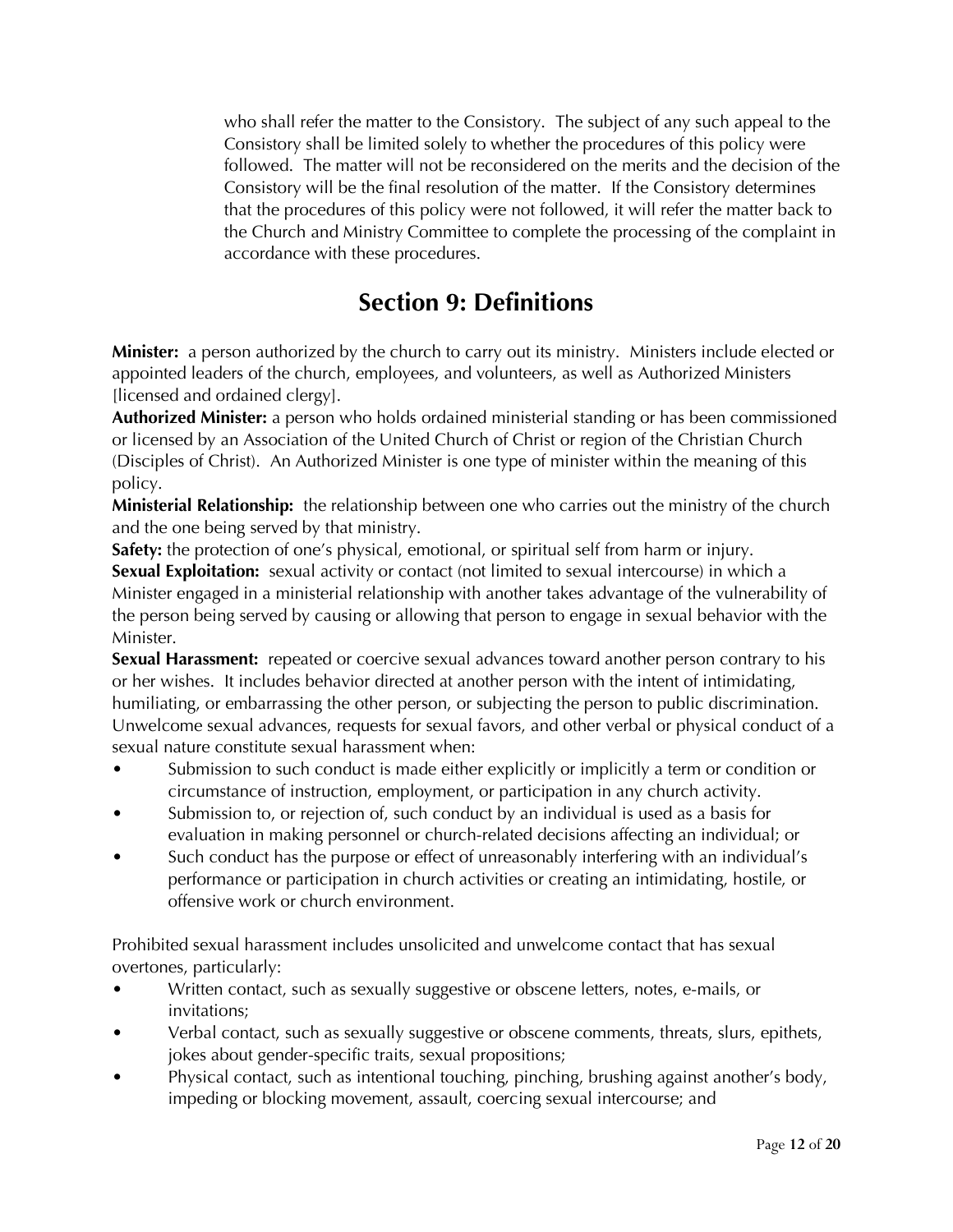• Visual contact, such as leering or staring at another's body, gesturing, displaying sexually suggestive objects or pictures, cartoons, posters, or magazines.

Sexual harassment also includes continuing to express sexual interest after being informed directly that the interest is unwelcome and using sexual behavior to control, influence, or affect the career, salary, work, learning, or worship environment of another. It is impermissible to suggest, threaten, or imply that failure to accept a request for a date or sexual intimacy will affect a person's job prospects, church leadership, or comfortable participation in the life of the church It is forbidden either to imply or actually withhold support for an appointment, promotion, or change of assignment, to suggest that a poor performance report will be given because a person has declined a personal proposition; or to hint that bene-fits, such as promotions, favorable performance evaluations, favorable assigned duties or shifts, recommendations or reclassifications, will be forthcoming in exchange for sexual favors.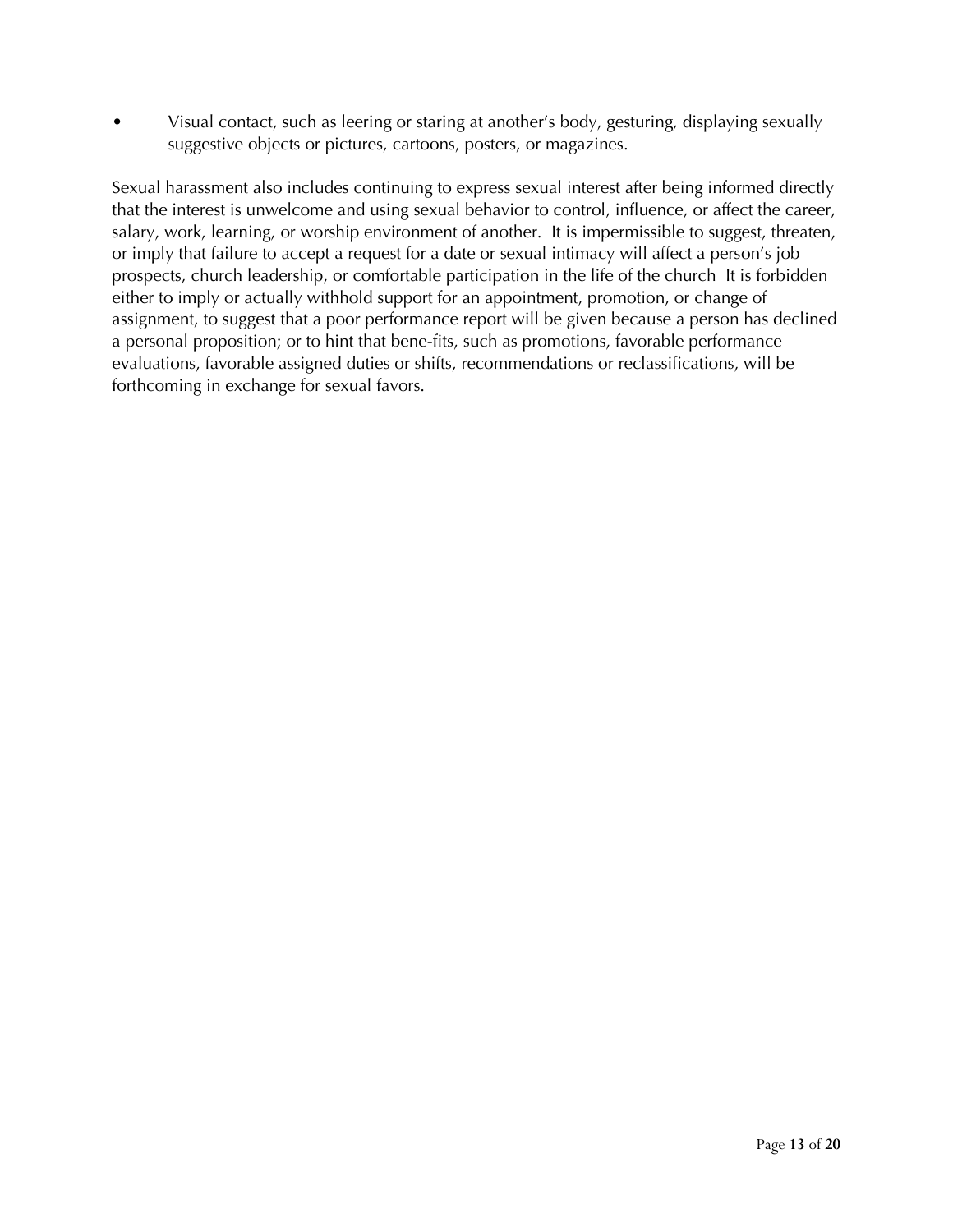## **Section 10: Forms and Documents**

### **St. Mary's United Church of Christ Employment/Authorized Children and Youth Volunteer Application and Disclosure Form**

| NAME: LAST FIRST MIDDLE                  |             |                      |                                                                                                   |  |
|------------------------------------------|-------------|----------------------|---------------------------------------------------------------------------------------------------|--|
| ADDRESS: STREET    CITY/STATE    ZIPCODE |             |                      |                                                                                                   |  |
| DAYTIME PHONE EVENING PHONE              |             |                      | EMAIL                                                                                             |  |
| to you.                                  |             |                      | References: One reference should be related to you and the other references should not be related |  |
| <b>NAME</b>                              |             |                      | <u> 1989 - Johann Stoff, amerikansk politiker (d. 1989)</u>                                       |  |
| <b>ADDRESS</b>                           | <b>CITY</b> | <b>STATE</b>         | <b>ZIPCODE</b>                                                                                    |  |
| <b>TELEPHONE</b>                         |             | <b>EMAIL</b>         |                                                                                                   |  |
| <b>NAME</b>                              |             |                      |                                                                                                   |  |
| ADDRESS CITY STATE ZIPCODE               |             |                      |                                                                                                   |  |
| <b>TELEPHONE</b>                         |             | <b>EMAIL</b>         |                                                                                                   |  |
| <b>NAME</b>                              |             |                      |                                                                                                   |  |
| <b>ADDRESS</b>                           | <b>CITY</b> | <b>STATE ZIPCODE</b> |                                                                                                   |  |
| <b>TELEPHONE</b>                         |             | <b>EMAIL</b>         |                                                                                                   |  |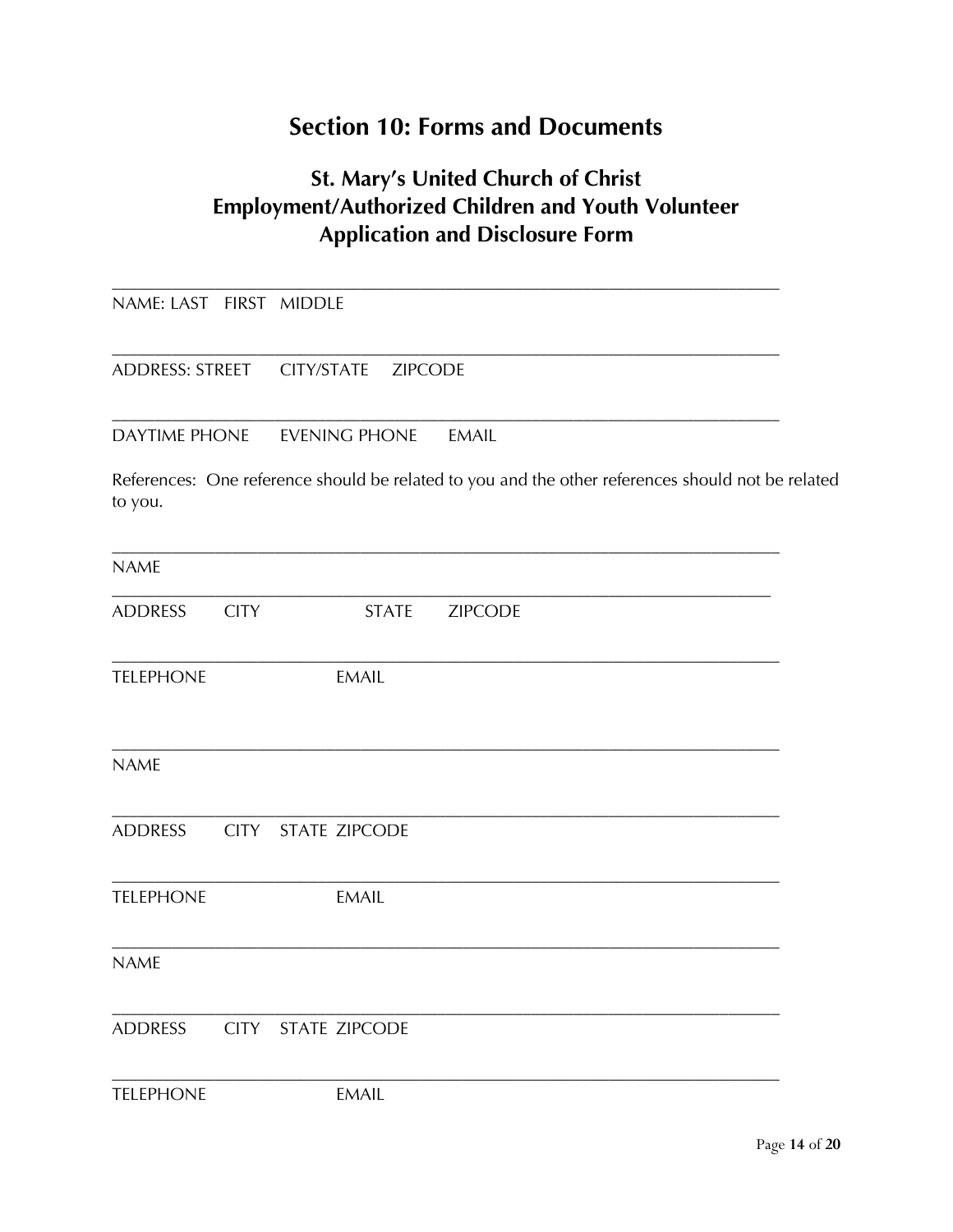- Q I have been a member of this church since:
- Q I have been a friend of this church since:

I have never been convicted of, nor pled guilty or no contest to, a crime. (Exclude convictions that have been sealed, expunged or legally eradicated, misdemeanor convictions for which probation was completed and the case was dismissed, or offenses about which inquiry is not permissible in this state)

Q True Q Not True

If not true, please briefly describe the nature of the crime(s), the date and place of conviction and the legal disposition of the case. The church will not deny a position to any applicant solely because the person has been convicted of a crime. The church, however, may consider the nature, date and circumstances of the offense, as well as whether the offense is relevant to the duties of the position applied for.

No civil lawsuit alleging actual or attempted sexual discrimination, harassment, exploitation, or misconduct; physical abuse; child abuse; or financial misconduct has ever resulted in a judgment being entered against me, been settled out of court, or been dismissed because the statute of limitations has expired.

Q True Q Not True

If not true, give a short explanation of the lawsuit. (Please indicate the date, nature, and place of the incident leading to the lawsuit; where the lawsuit was filed; and the precise disposition of the lawsuit.)

I have never terminated my employment, professional credentials, or service in a volunteer position or had my employment, professional credentials, or authorization to hold a volunteer position terminated for reasons relating to allegations of actual or attempted sexual discrimination, harassment, exploitation, or misconduct; physical abuse; child abuse; or financial misconduct.

Q True Q Not True

If not true, give a short explanation. (Please indicate the date of termination; name, address, and tele-phone number of employer or volunteer supervisor; and nature of the incident(s) leading to your termination.)

Do you have a valid drivers' license? Q Yes Q No

With respect to my driving record, I have not had my license suspended or revoked within the last five years due to reckless driving or driving while intoxicated and/or under the influence of a controlled substance.

Q True Q Not True

Is there any fact or circumstance involving you or your background that would call into question your being entrusted with the responsibilities of the position for which you are applying?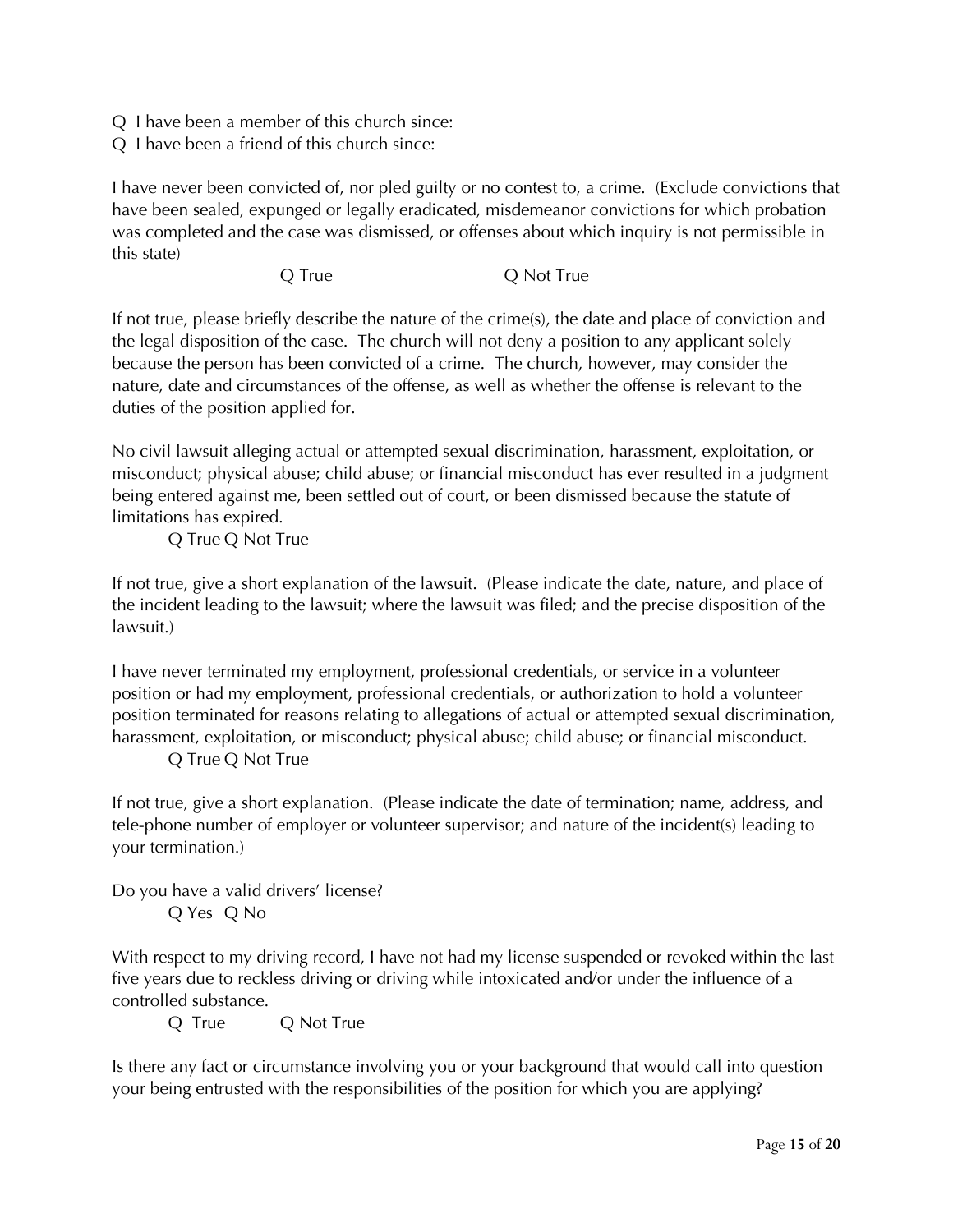Q Yes Q No

If yes, please provide a brief explanation.

The covenants between persons seeking authorized volunteer positions in the church require honesty, integrity, and truthfulness for the health of the church. To that end, I attest that the information set forth in this application is true and complete. I understand that any misrepresentation or omission may be grounds for rejection of consideration for, or termination of, the position I am seeking to fill. I acknowledge that it is my duty in a timely fashion to amend the responses and information I have provided if I come to know that the response or in-formation was incorrect when given or, though accurate when given, the response or information is no longer accurate.

Beginning such relationships with an open exchange of relevant information builds the foundation for a continuing and healthy covenant between volunteers and the church they seek to serve. To that end, I authorize St. Mary's United Church of Christ and/or its agents to make inquiries regarding my character and qualifications, including all statements I have set forth above. I also authorize all entities, persons, former employers, supervisors, courts, law enforcement, and other public agencies to respond to inquiries concerning me, to supply verification of the statements I have made, and to comment on and state opinions regarding my background, character, and qualifications. To encourage such persons and entities to speak openly and responsibly, I hereby release them from all liability arising from their responses, comments, and statements.

St. Mary's United Church of Christ authorized volunteer and employee recruitment process involves the sharing of information regarding applicants with those persons in a position to recruit, secure, and supervise both the position I am seeking to fill and program I am seeking to participate in. To that end, I authorize St. Mary's United Church of Christ and its agents to circulate, distribute, and otherwise share information gathered in connection with this application to such persons for these purposes. I understand that St. Mary's United Church of Christ will share with me information it has gathered about me, if I request it to do so.

I acknowledge my receipt and understanding of the St. Mary's United Church of Christ Safe Church Policy.

\_\_\_\_\_\_\_\_\_\_\_\_\_\_\_\_\_\_\_\_\_\_\_\_\_\_\_\_\_\_\_\_\_\_\_\_\_\_\_\_\_\_\_\_\_\_\_\_\_\_\_\_\_\_\_\_\_\_\_\_\_\_\_\_\_\_\_\_\_\_\_\_\_\_\_\_\_\_

(PRINT NAME & SIGN) DATE

#### (PRINT NAME & SIGNATURE OF PARENT OR GUARDIAN FOR APPLICANTS UNDER 18) DATE

\_\_\_\_\_\_\_\_\_\_\_\_\_\_\_\_\_\_\_\_\_\_\_\_\_\_\_\_\_\_\_\_\_\_\_\_\_\_\_\_\_\_\_\_\_\_\_\_\_\_\_\_\_\_\_\_\_\_\_\_\_\_\_\_\_\_\_\_\_\_\_\_\_\_\_\_\_\_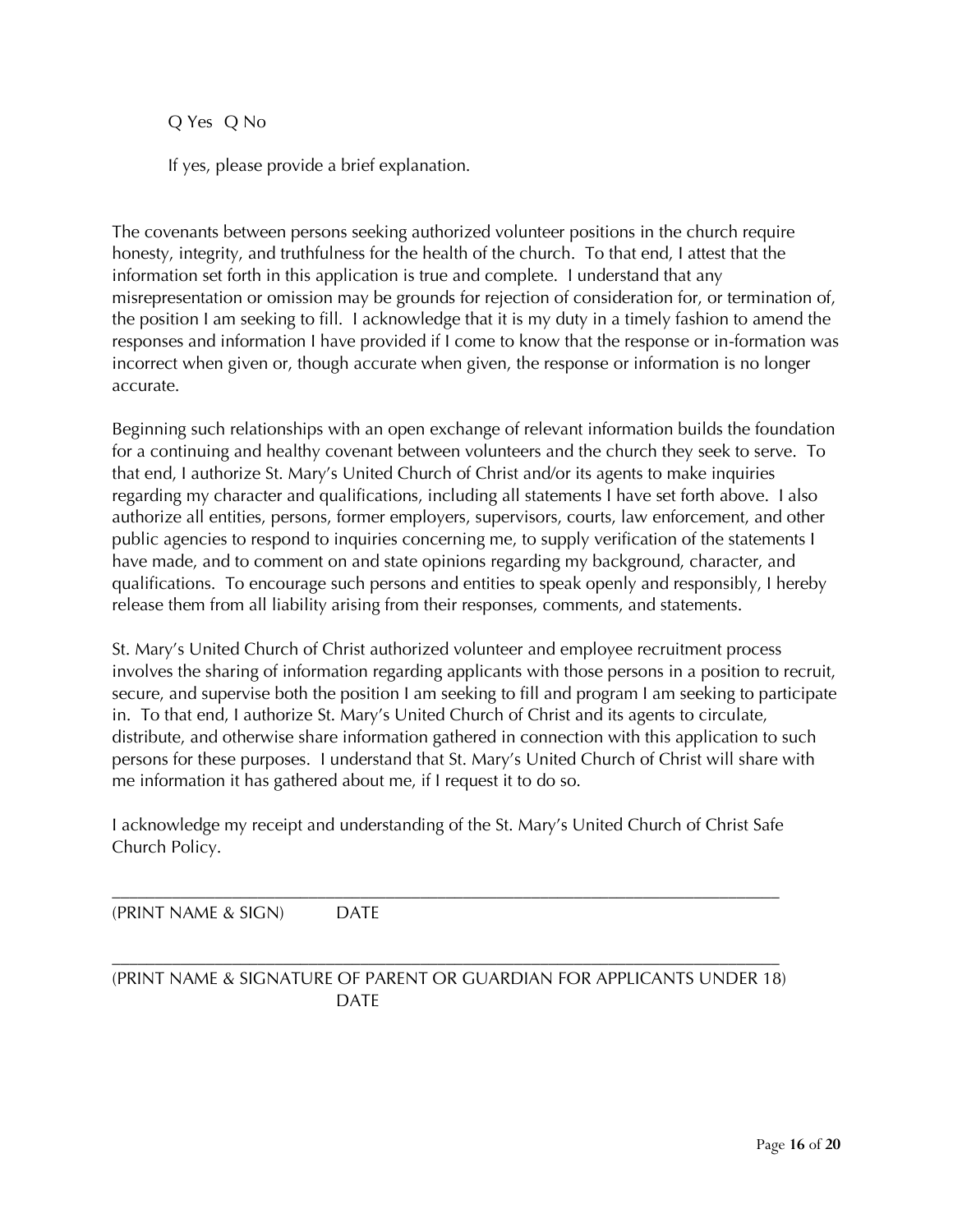#### **Checklist:**

- Background Check Completed
	- o Date:

\_\_\_\_\_\_\_\_\_\_\_\_\_\_\_\_\_\_

- o Name:
- o Protect My Ministry (service currently used) verifies the following:
	- **SSN Verification**
	- **National Criminal Database Search**
	- National Sex Offender Search
	- Re-verification of criminal records
	- Alias Names

\_\_\_\_\_\_\_\_\_\_\_\_\_\_\_\_\_\_\_\_\_\_\_\_\_\_\_\_\_\_\_\_\_\_\_\_\_\_\_\_\_

- Personal interview conducted by staff/ministry chair on
- Reference inquiries completed on \_\_\_\_\_\_\_\_\_\_\_\_\_\_\_\_\_\_\_\_\_\_\_\_\_\_\_\_\_\_\_\_\_\_\_\_\_\_\_\_\_\_\_\_\_
- Church membership for 6 mos. or association for 1 year (volunteers) confirmed on

• Safe church awareness training and policy orientation performed on \_\_\_\_\_\_\_\_\_\_\_\_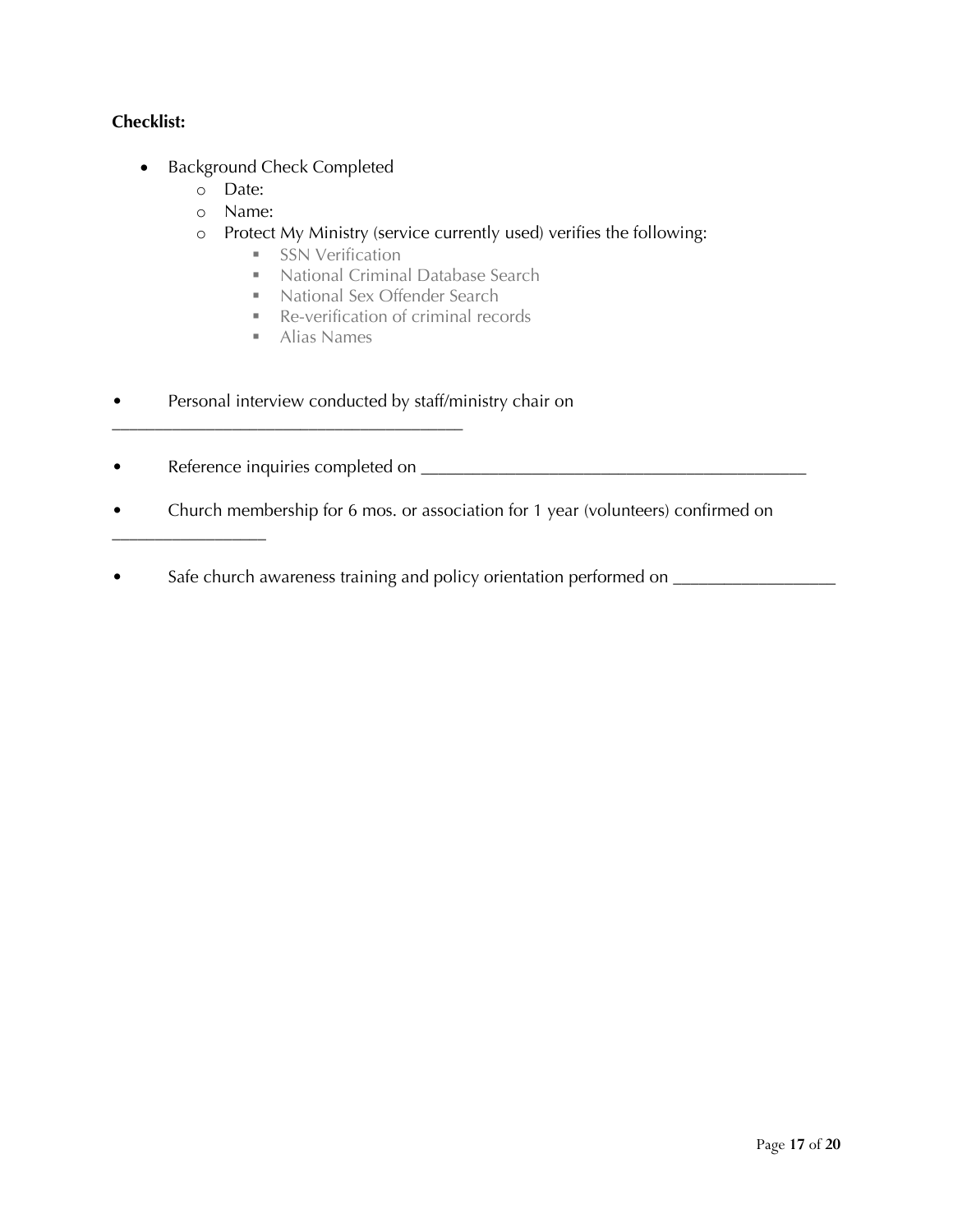# Accident/Incident Report for St. Mary's U.C.C.

| Date of Incident: ________________________                                                                                                                                               |  |
|------------------------------------------------------------------------------------------------------------------------------------------------------------------------------------------|--|
|                                                                                                                                                                                          |  |
|                                                                                                                                                                                          |  |
| Relationship to St. Mary's? Employee ________ Member _________ Volunteer ______                                                                                                          |  |
|                                                                                                                                                                                          |  |
|                                                                                                                                                                                          |  |
|                                                                                                                                                                                          |  |
|                                                                                                                                                                                          |  |
| Who was injured/harmed? (check all that apply)<br>Employee_________ Volunteer_________ Member_______ Non-member_______<br>Adult____(over 18) Youth____(ages 13-17) Child_____(ages 0-12) |  |
| Verbal Abuse__________ Anti-social Behavior_________ Property Damage_______ Other___________<br>Physical Injury ______________                                                           |  |
| What activity were you engaged in at the time of the incident?                                                                                                                           |  |
| Details of incident (attach additional pages if necessary):                                                                                                                              |  |
| Witness(es) (include contact information):                                                                                                                                               |  |
|                                                                                                                                                                                          |  |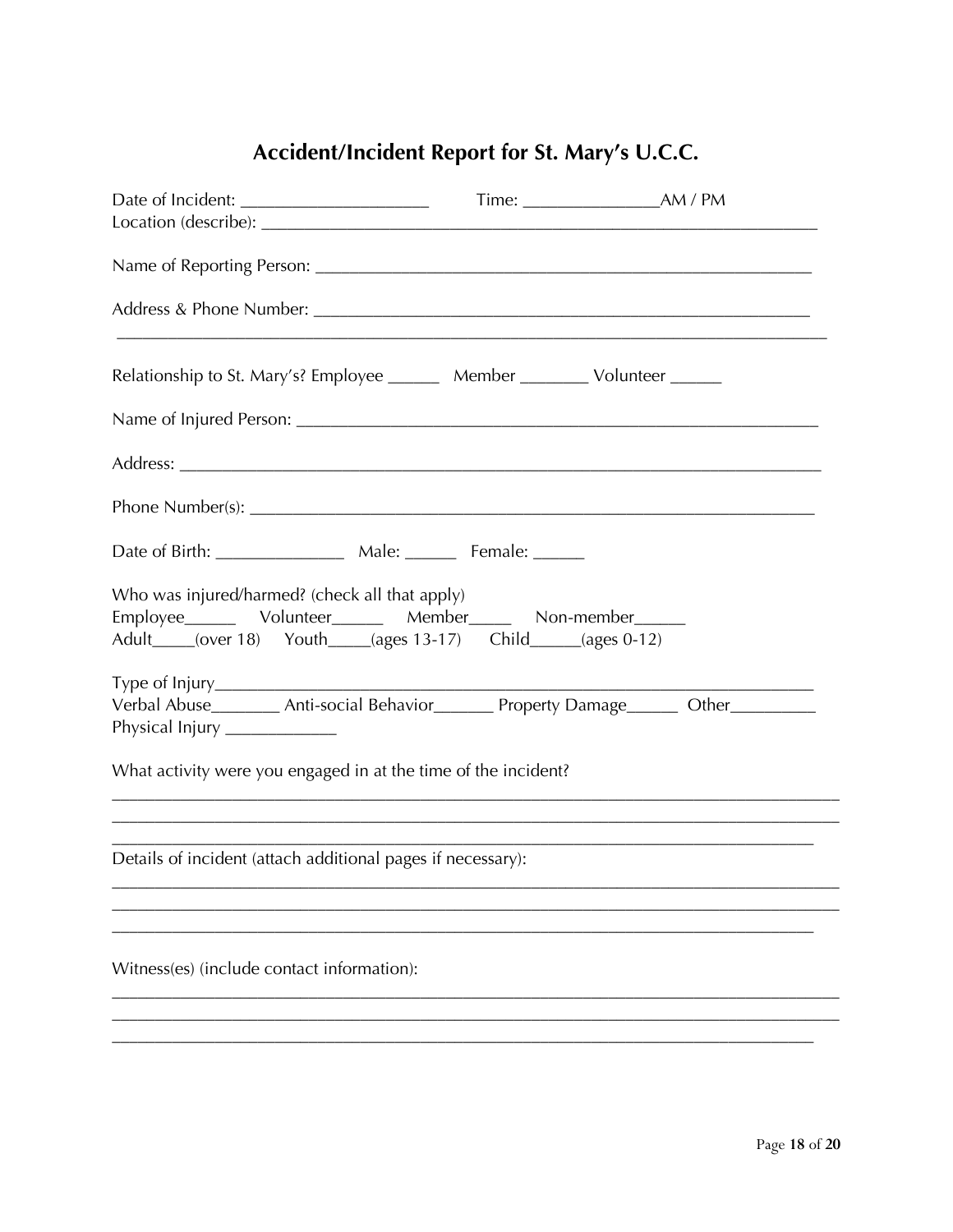Any action taken:

| Spoke Directly To: _____________Left Message? _________________Date & Time: ____________                                                  |      |
|-------------------------------------------------------------------------------------------------------------------------------------------|------|
| Were Emergency Response (police, ambulance, fire) called? Yes_______ No_____                                                              |      |
|                                                                                                                                           |      |
| Injury requires physician/hospital visit? Yes_______ No_____                                                                              |      |
| Date:                                                                                                                                     |      |
| *If no medical attention/emergency response desired or required:                                                                          |      |
| Signature of injured person or guardian                                                                                                   | Date |
| Signature of staff member/church member/volunteer reporting incident                                                                      | Date |
| Signature of church official accepting report<br>Please complete within 24 hours of incident and return to the Pastor or a Church Officer | Date |